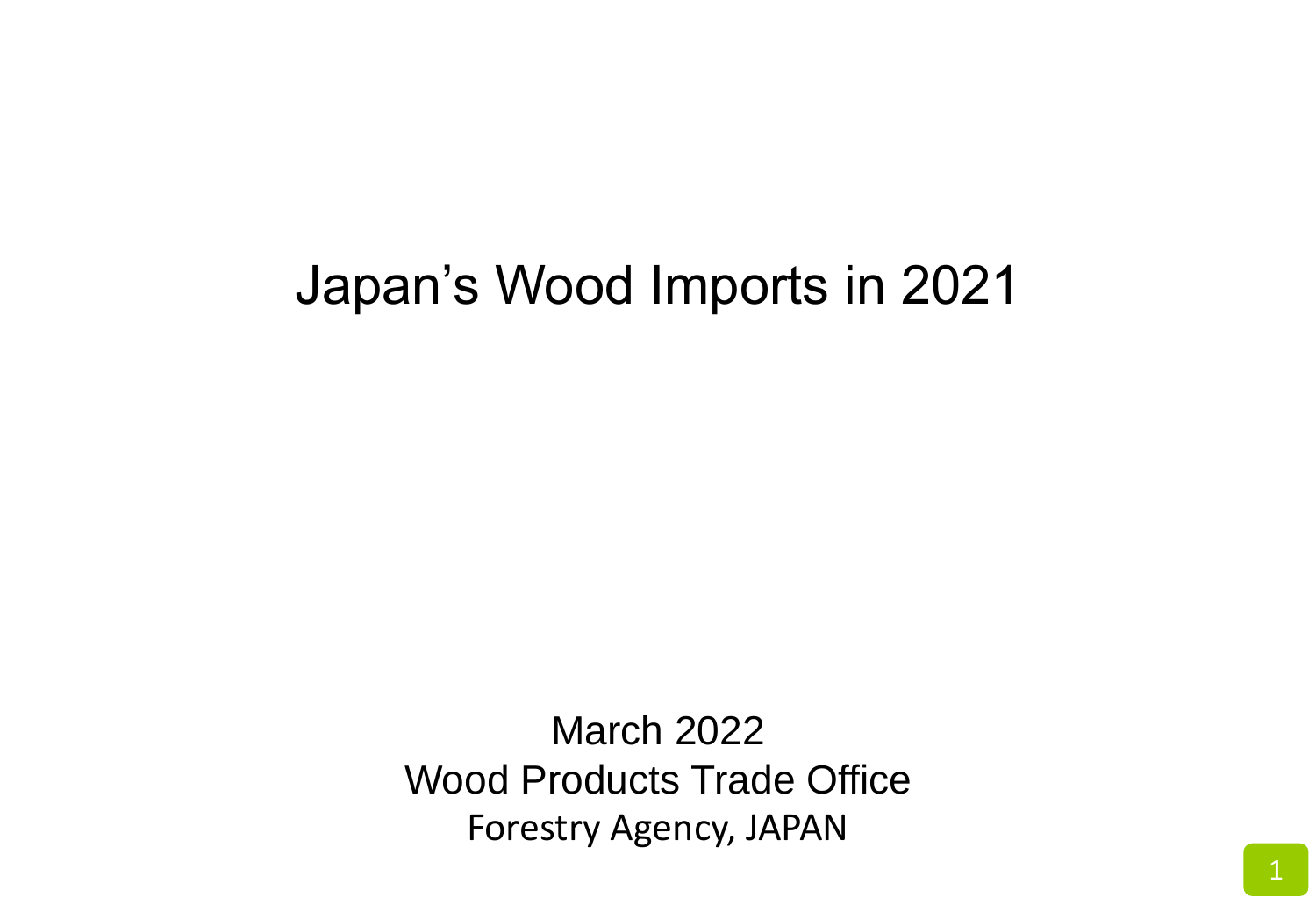### **1. Global Wood Demand/Supply in 2021**

- In 2021, housing starts in the US remained high as in last year. Increased wood demand led to soaring lumber prices.
- COVID-19 pandemic caused the global congestion of containers at ports in the US and China, which led to significant increase in freight rates.
- Movement restrictions and absenteeism under COVID-19 pandemic have led to a severe labor shortage, resulting in production curtailment and shipment delays.

#### 【**US lumber prices**】

- Housing starts in the US began to increase in May 2020 as a result of "work from home" trend and low mortgage rates. The number of actual housing starts in 2021 was 1.595 million units, the highest level since 2006.
- In May 2021, US lumber price soared to reach \$1,514/mbf. Following the plunge thereafter, the price began to rise again, reaching \$985 in December 2021.

#### 【**Soaring freight rates**】

- Since the end of 2020, many maritime containers have congested at North American ports due to the abrupt increase in US imports and limited port capacity. In Autumn 2021, the number of containers transported from China to the US has suddenly increased, resulting in a global shortage of containers. In China, the labor shortage at port facilities became critical due to the spread of COVID-19.
- Global container shortage drove up the freight rates. In December 2021, The freight rates from the US to Japan rose by 50% to \$2,750, and the rates from Europe to Japan by 90% to \$4,290.

#### 【**Regional trend**】

- **North America:** In Canada, many forest fires broke out in the summer of 2021, causing substantial decline in logging activities. In November, British Colombia suffered from historically heavy rains, which damaged major transportation routes.
- **EU:** Robust construction market and DIY demands kept EU domestic wood demands high. Exports to the US increased to meet enhanced wood demands there. Log supply in EU was sufficient with the salvage logging of nematode-damaged trees.
- **SE Asia:** In Malaysia and Indonesia, plywood production was limited due to the shortage of labor and log supply, as well as movement restrictions under COVID-19.
- **China:** lumber imports from North America and Europe declined due to the strong wood demand in the US. The volume of log imports increased by 6%, with 26% from New Zealand and 15% from Germany.

# **2**.**Value of Wood Imports**

- The value of wood imports (HS44) in 2021 was 123 billion yen, a 30% rise from the previous year. The value increased from the previous year for the first time since 2018.
- EU continues to be the top supplier for Japan by value since 2020.
- Most countries showed significant increases in wood imports by value due to the global wood price surge: EU increased by 29%, Chine by 26%, Canada by 109%, Vietnam by 20%, Philippines by 22%, and Indonesia by 22%.



Source: Ministry of Finance "Trade Statistics"

Note: Value in 2020 are preliminary data.

#### **Japan's wood import value**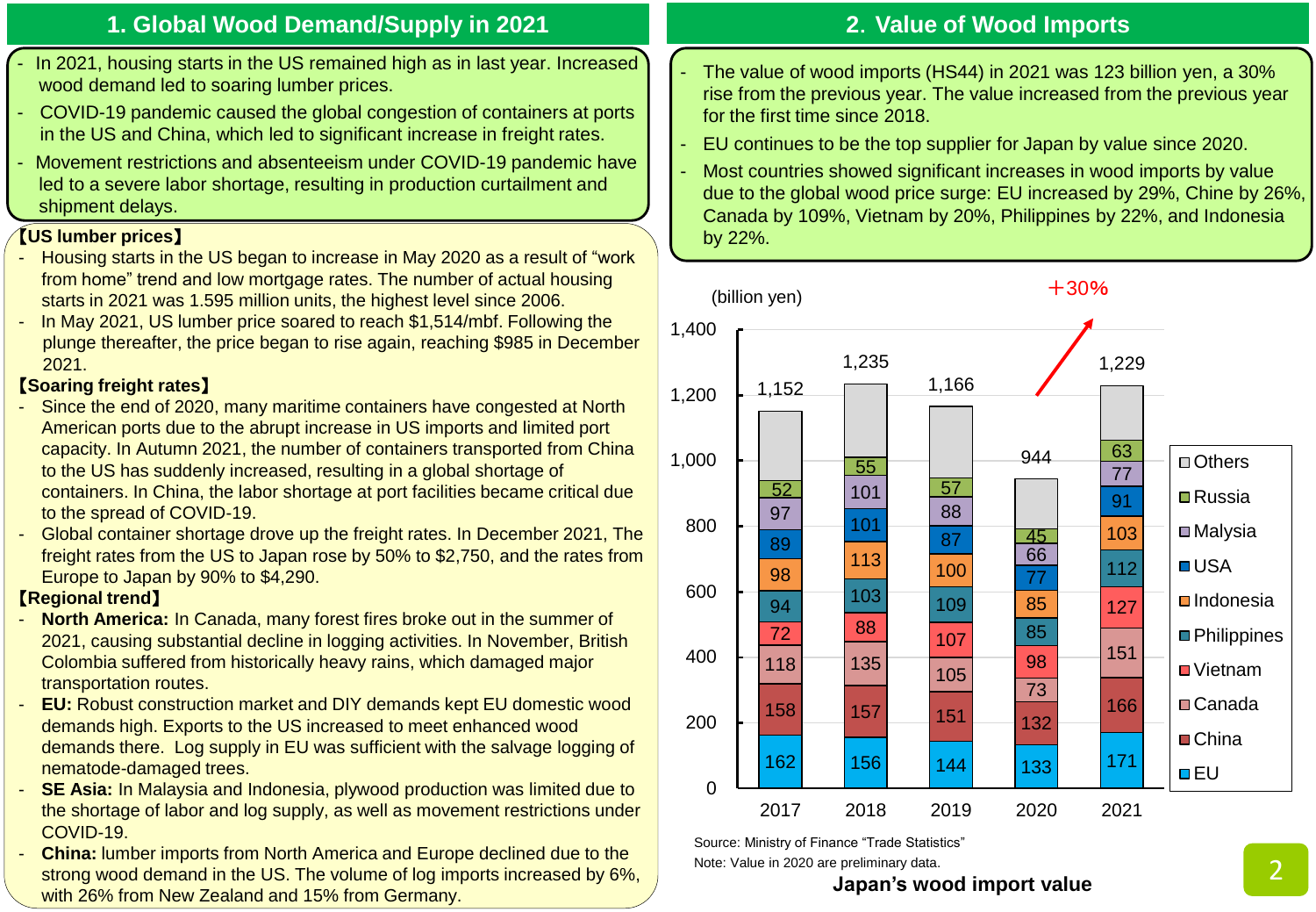## **3**.**Volume of imports by product – (1) Log**

- The volume of Japan's log imports in 2021 was 2.64 million  $m^3$ , a 15% rise from the previous year.
- The US (share: 69%) declined by 4% to 1.51 million  $m^3$ . A major log exporter in the US withdrew from export sales to Japan.
- Canada (share: 28%) increased by 174% to 746 thousand  $m^3$ . Canada's largest log exporting company resumed logging in June 2020, after the suspension of logging during November 2019 to June 2020.
- NZ (share: 12%) also increased by 8% to 306 thousand  $m<sup>3</sup>$ . The volume recovered after a significant decline in the previous year, but continues to decline in the long term. Imports from NZ have showed some delay due to the "lockdown" in the country.



#### **(2) Lumber**

- The volume of Japan's lumber imports in 2021 was 4.83 million  $m^3$ , a 2% drop from the previous year.
- EU (share: 44%) declined by 8% to 2.15 million  $m<sup>3</sup>$ , due to the delay of maritime transport and rising lumber prices. EU exported large volume of lumber to the US, where wood demand was very high. Container shortage has led to an increase in intra-EU sales through land transportation.
- Canada (share 25%) increased by 4% to 1.23 million  $m<sup>3</sup>$ . Canadian lumber made up for the decline in US lumber imports to some extent. In 2021, Japanese 2x4 housing starts increased by 3.2% from the previous year. The price of Canadian lumber has sharply risen due to the higher prices in North America.

- Russia (share: 10%) increased by 4% to 8.46 million  $m^3$ .



**Volume of Laminated Lumber Imports**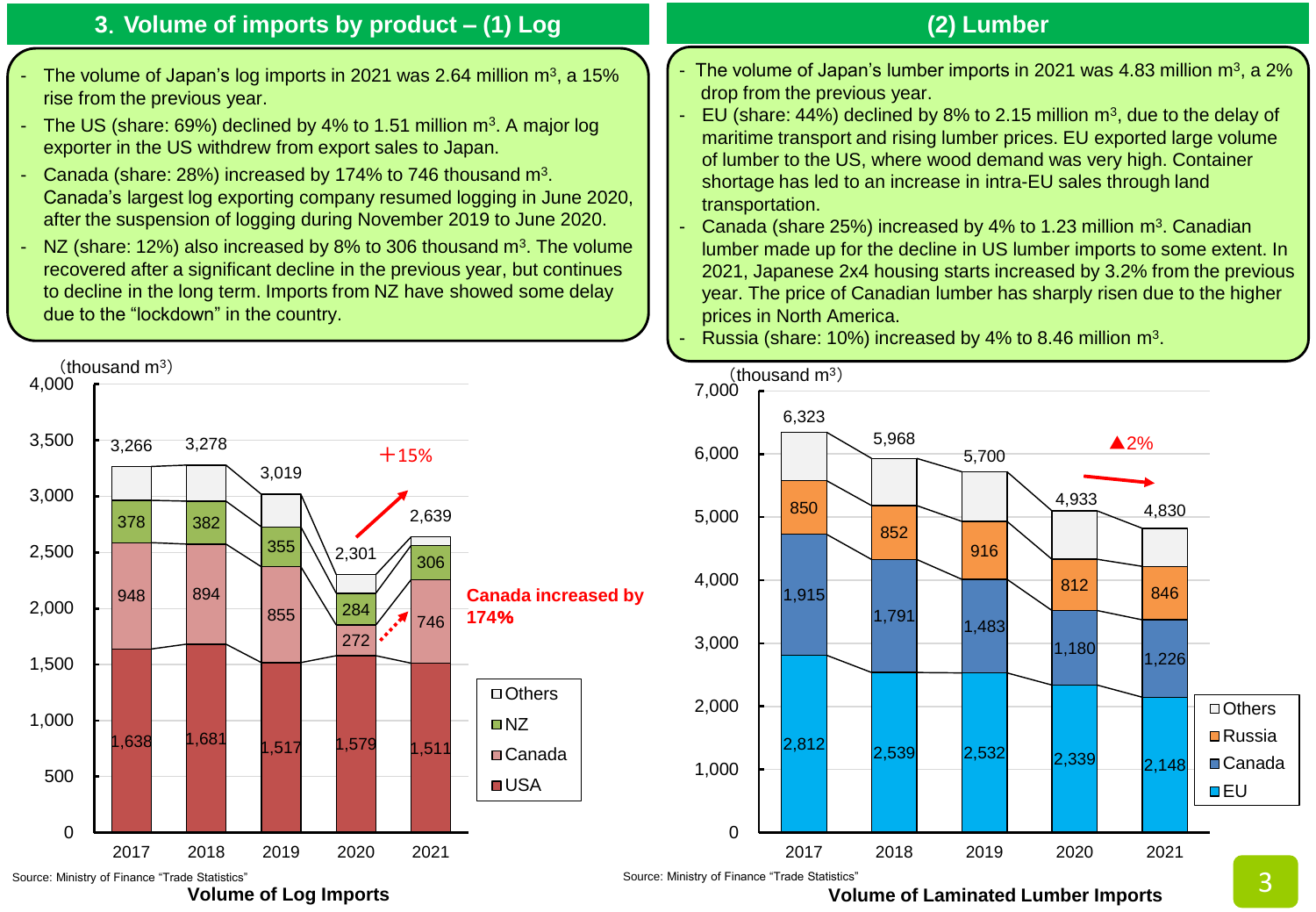# **(3) Plywood**

- The volume of Japan's plywood imports in 2021 was 1.87 million  $m^3$ , a 12% rise from the previous year. The volume has been decreasing since 2019 with higher prices, but the trend reversed in 2021 due to the shortage of domestic inventories.
- Malaysia (share:  $42\%$ ) increased by 13% to 795 thousand  $m<sup>3</sup>$  due to the shortage of domestic inventories. However, supply was limited by labor shortages and soaring freight rates.
- Indonesia (share: 38%) increased by 2% to 715 thousand  $m^3$ , similarly as Malaysia. In late 2021, Indonesia changed export destination from the US to Japan to avoid port congestions in the US, resulting in increase of Japan's imports.
- Vietnam (share: 11%) increased by 54% to 207 thousand  $m<sup>3</sup>$ . The volume has been increasing, substituting Malaysia and Indonesia.



## **(4) Laminated Lumber**

- The volume of Japan's laminated lumber imports in 2021 was 967 thousand m<sup>3</sup> (including 832 thousand m<sup>3</sup> of structural LL), a 5% drop from the previous year.
- EU (share: 76%) decreased by 12% to 733 thousand  $m<sup>3</sup>$  due to the higher wood demand in the US and Europe, as well as rising wood prices and delay in maritime transport.
- Among EU countries, Finland decreased by 6%, Romania by 26%, and Austria by 5%.
- Russia (share:  $9\%$ ) increased by 8% to 84 thousand m<sup>3</sup>. China (share: 10%) also increased by 65% to 93 thousand  $m<sup>3</sup>$ .